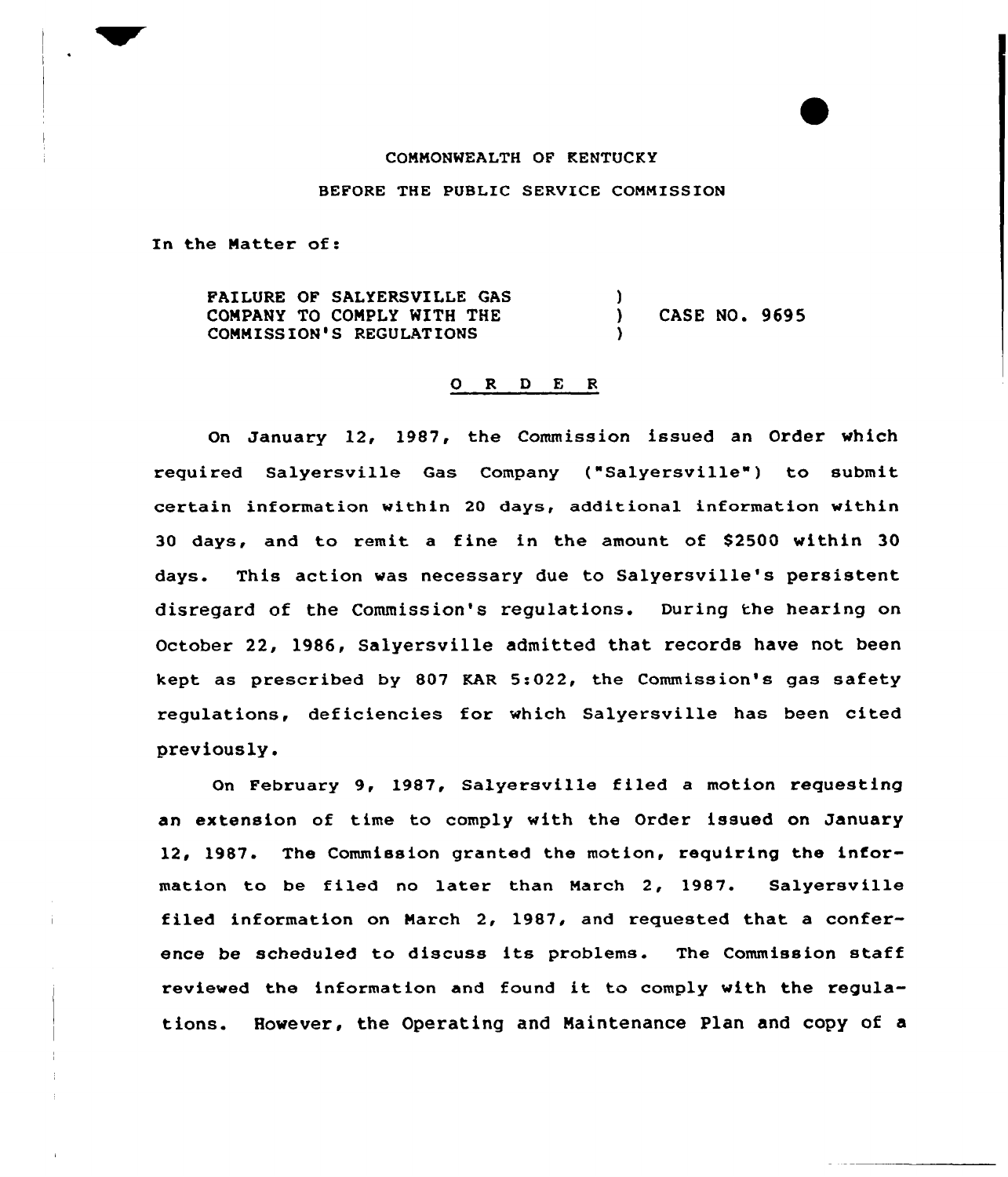completed map of the system were not filed, Salyersville stating that "these will be coming soon." As of the date of this Order, the Commission has not received this information.

Regarding the \$2500 fine, no mention was made in Salyersville's motion for an extension of time nor in its subsequent filing of information. However, the Commission has received correspondence from counsel for Salyersville on January 22, 1987, and February 4, 1987. In each instance counsel states that payment of the fine would work a hardship on Salyersville. The Order issued by the Commission on Januaxy 12, 1987, found that a fine should be levied against Salyersville in the amount of \$5000, with \$ 2500 to be remitted within 30 days and assessment of the remaining \$2500 contingent upon Salyersville's compliance with the Order. As of the date of this Order, the Commission has not received the initial \$2500 of the fine.

On the matter of the conference requested by Salyersville, the Commission concludes that a motion may be filed by Salyersville to request <sup>a</sup> conference if it feels such will be beneficial. If such <sup>a</sup> motion is filed, Salyersville should specifically state the issues it wishes to discuss. However, the Commission advises Salyersville that the scope of such a conference will be limited to issues of compliance with the Commission's regulations. The fine will stand as assessed.

After reviewing the record and being advised, the Commission is of the opinion and hereby finds that:

1. On January 12, 1987, an Order was issued which required Salyersville to submit certain information and to remit \$2500 of a

 $-2-$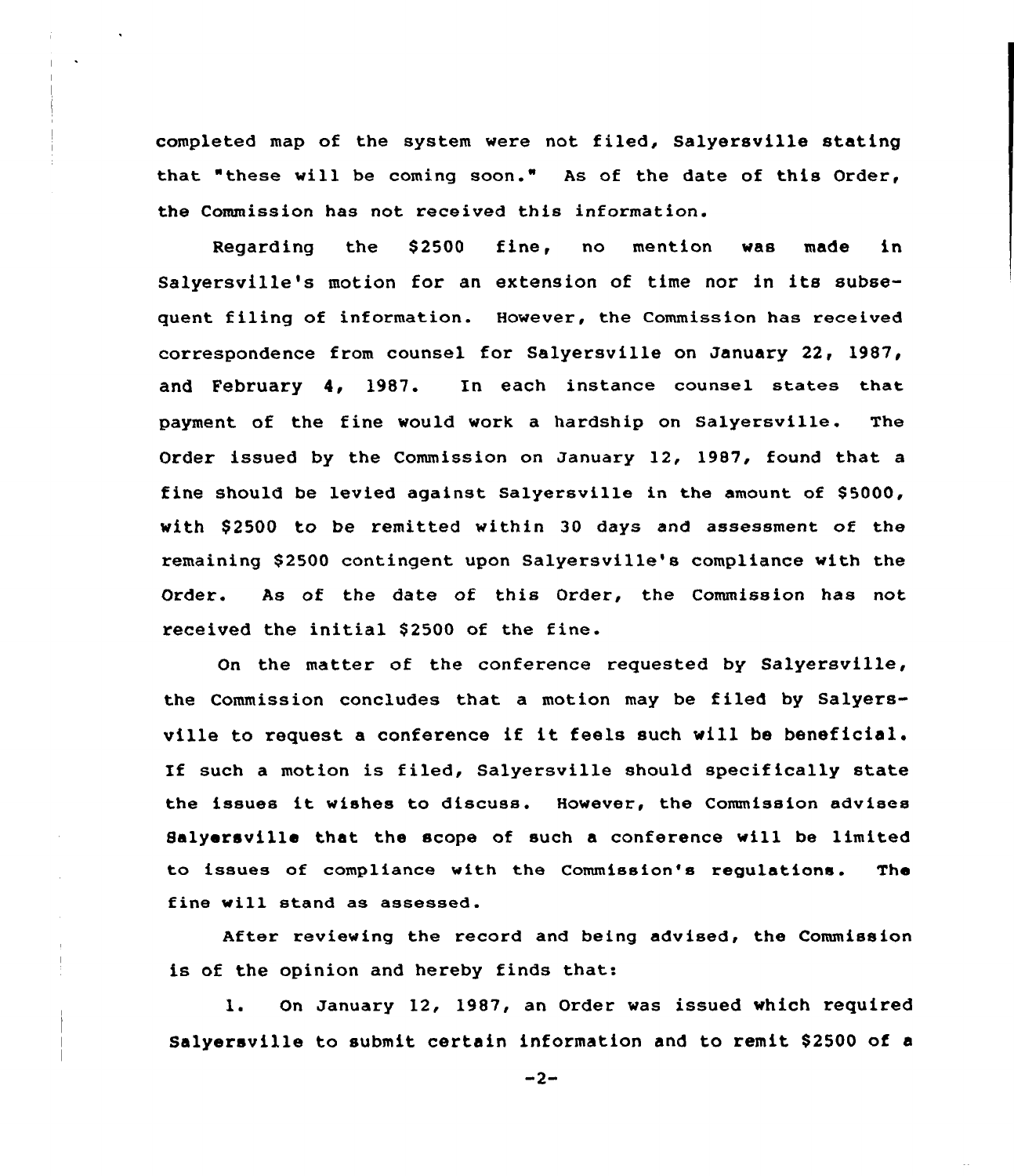\$5000 fine for violations of the Commission's regulations. assessment of the remaining \$2500 of the fine was contingent upon coapliance with the Order.

2. Salyersville has failed to remit the S2500 fine and provide all the information required to comply with the January 12, 1987, Order. Therefore, Salyersville will be assessed the remaining \$2500 of the \$5000 fine.

3. Salyersville should issue <sup>a</sup> check to the Commission in the amount of \$5000 payable to the State Treasurer and submit its revised Operating and Naintenance Plan and a copy of the completed aap of the system.

4. Salyersville should file <sup>a</sup> motion if it wishes <sup>a</sup> conference to discuss the issues herein, but the scope of such a conference will not include assessment of the fine or its amount.

IT IS THEREPORE ORDERED that:

1. Within <sup>15</sup> days of the date of this Order, Salyersville shall file with the Commission <sup>a</sup> revised Operating and Naintenance Plan and a copy of the completed map of the system.

2. Within 15 days of the date of this Order, Salyersville shall remit to the Commission the sum of \$5000 for its failure to comply with the Commission's regulations.

3. The scope of any conference held between Salyersvflle and the Commission, or Commission's staff, shall be limited to the issues discussed herein but shall not include assessment of the fine or its amount.